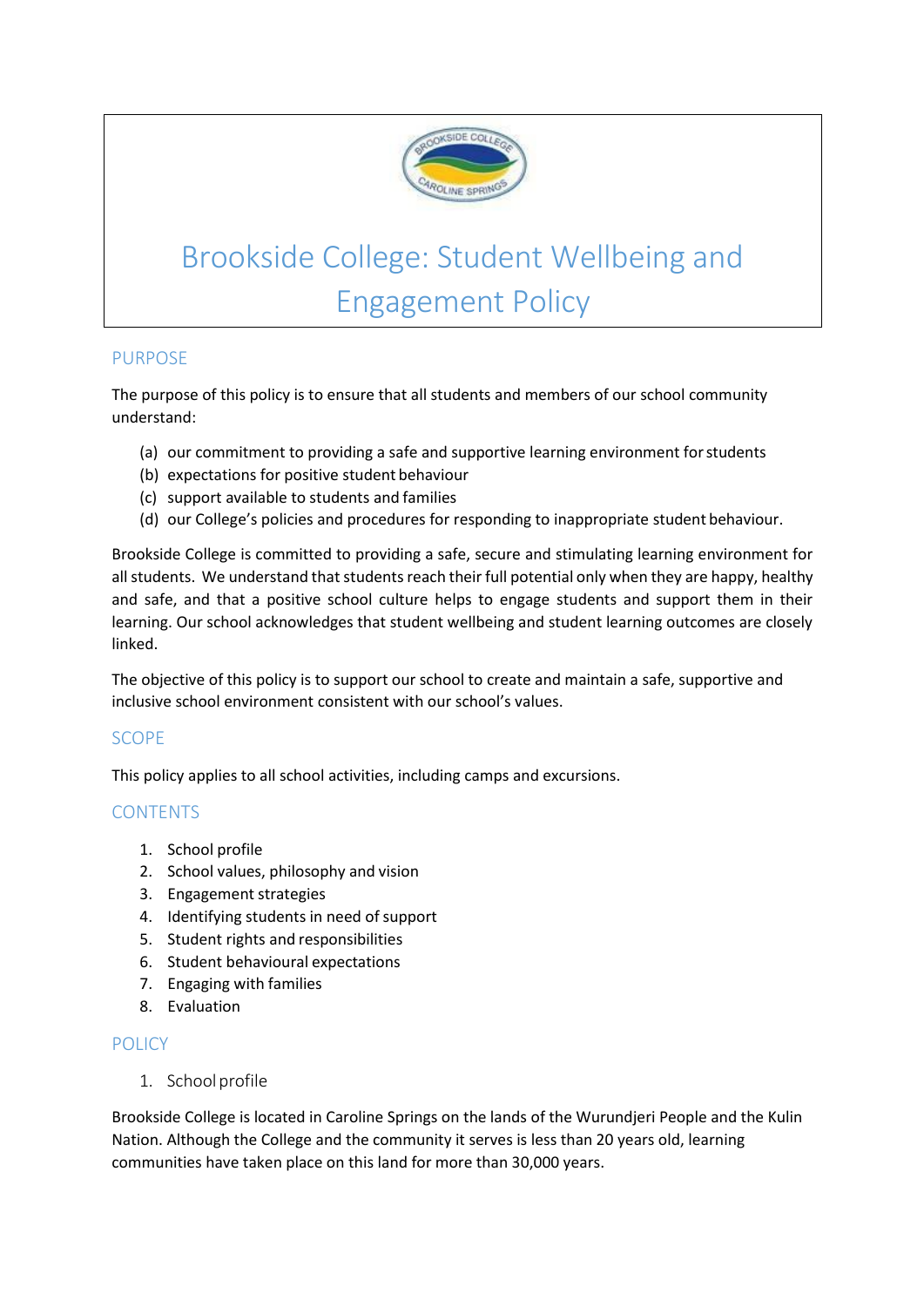Founded as part of the multi-campus Caroline Springs College in 2000, Brookside College became a separate legal entity in 2012. Since its formation the College has gained a strong reputation as a caring and community minded learning school built on a commitment to student-centred learning and inclusive education.

Today the College has an enrolment of 1200 students aged 5 to 15 years and a staff of 130. Ours is a culturally and ethnically diverse community with 55% our children coming from a language background other than English. One per cent of our children come from an Aboriginal or Torres Strait Islander background. As a College we celebrate the richness that diversity brings to a community and ensure our educational programs give voice to the different experiences of our families.

The College is committed to developing happy, healthy and resilient children and we have invested significantly in allied health expertise and a range of specialist intervention programs underpinned by the Berry Street Education Model, Rights, Resilience and Respectful relationships and School Wide Positive School Behaviour practices. Approximately 10% of our students have their learning adjusted to meet their additional needs.

In 2019 we opened our new dedicated Student Wellbeing and Intervention Centre, 'The Hub' in order to further our commitment to inclusive positive education.

2. School values, philosophy andvision

Brookside College's Statement of Values and School Philosophy is integral to the work that we do and is the foundation of our school community. Students, staff and members of our school community are encouraged to live and demonstrate our core values of Rights, Respect, Resilience and Relationships at every opportunity.

Our Vision: Brookside College empowers every learner to fulfil their potential and positively shape the future.

Our full Statement of Values and School Philosophy is available on the Brookside College website at;

<https://brooksidecollege.vic.edu.au/>

3. Engagementstrategies

Brookside College has developed a range of strategies to promote engagement, positive behaviour and respectful relationships for all students in our school. We use the Response to Intervention (RTI) Framework to structure our work with students and families. Tier 1 strategies provide universal support for *all* students. Tier 2 strategies provide group support to specific cohorts where *some*  students require support. Tier 3 strategies provide individualised support for the few students with more complex needs.

We acknowledge that over time the cognitive, social, emotional and physical needs of students will change as they grow and learn and we are inclusive and responsive in our response.

#### **Tier 1: For All Students**

Brookside College implements a range of strategies that support and promote the engagement and wellbeing of all students. These can include:

high and consistent expectations of all staff, students and parents andcarers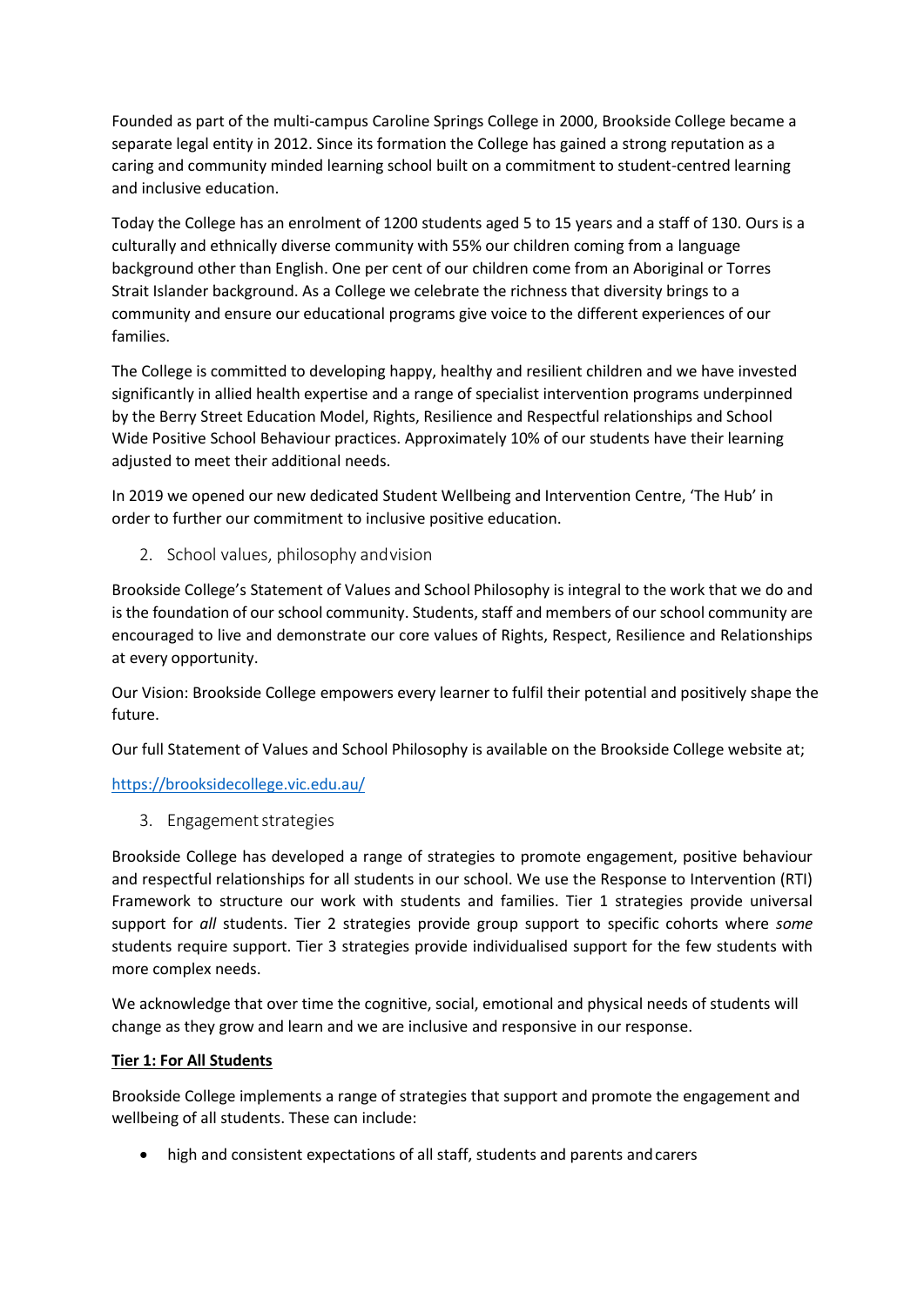- prioritise positive relationships between staff and students, recognising the fundamental role this plays in building and sustaining student wellbeing
- create a culture that is inclusive, engaging and supportive
- welcoming all parents/carers and being responsive to them as partners in learning
- analysing and being responsive to a range of school data such as attendance, Attitudes to School Survey, parent survey data, student management data and school level assessment data
- deliver a broad curriculum program to ensure that students interests, strengths and aspirations are met
- teachers at Brookside College use the Brookside Instructional Model as a framework to ensure an explicit, common and shared model of instruction to ensure thatevidenced-based, high impact teaching practices are incorporated into all lessons
- teachers at Brookside College adopt a broad range of teaching and assessment approaches to effectively respond to the diverse learning styles, strengths and needs of our students and follow the standards set by the Victorian Institute of Teaching
- our College's Statement of Values and School Philosophy are incorporated into our curriculum and promoted to students, staff and parents so that they are shared and celebrated as the foundation of our school community
- carefully planned transition programs to support students moving into different stages of their schooling
- positive behaviour and student achievement is acknowledged in the classroom, and formally in school assemblies and communication to parents
- monitor student attendance and implement attendance improvement strategies at a wholeschool, cohort and individual level
- students have the opportunity to contribute to and provide feedback on decisions about school operations through the Student Representative Council and other forums including year group meetings and Peer Support Groups. Students are also encouraged to speak with their teachers, Year Level Coordinator, Assistant Principal and Principal whenever they have any questions or concerns
- create opportunities for cross—age connections amongst students through school events, sport, music programs, peer support programs and cross-curricularactivities
- all students are welcome to self-refer to the Student Wellbeing Team, School Nurse, Year Group Leaders, Assistant Principal and Principal if they would like to discuss a particular issue or feel as though they may need support of any kind. We are proud to have an 'open door' policy where students and staff are partners in learning
- we engage in school wide positive behaviour support with our staff and students, which includes programs such as:
	- o Rights, Resilience and Respectful Relationships
	- o The trauma informed Berry Street EducationModel
	- o Bully Stoppers
- programs, incursions and excursions developed to address issue specific behaviour (i.e. anger management programs)
- opportunities for student inclusion (i.e. sports teams, clubs, recess and lunchtime activities)
- buddy programs, peers support programs

#### **Tier 2: For some students**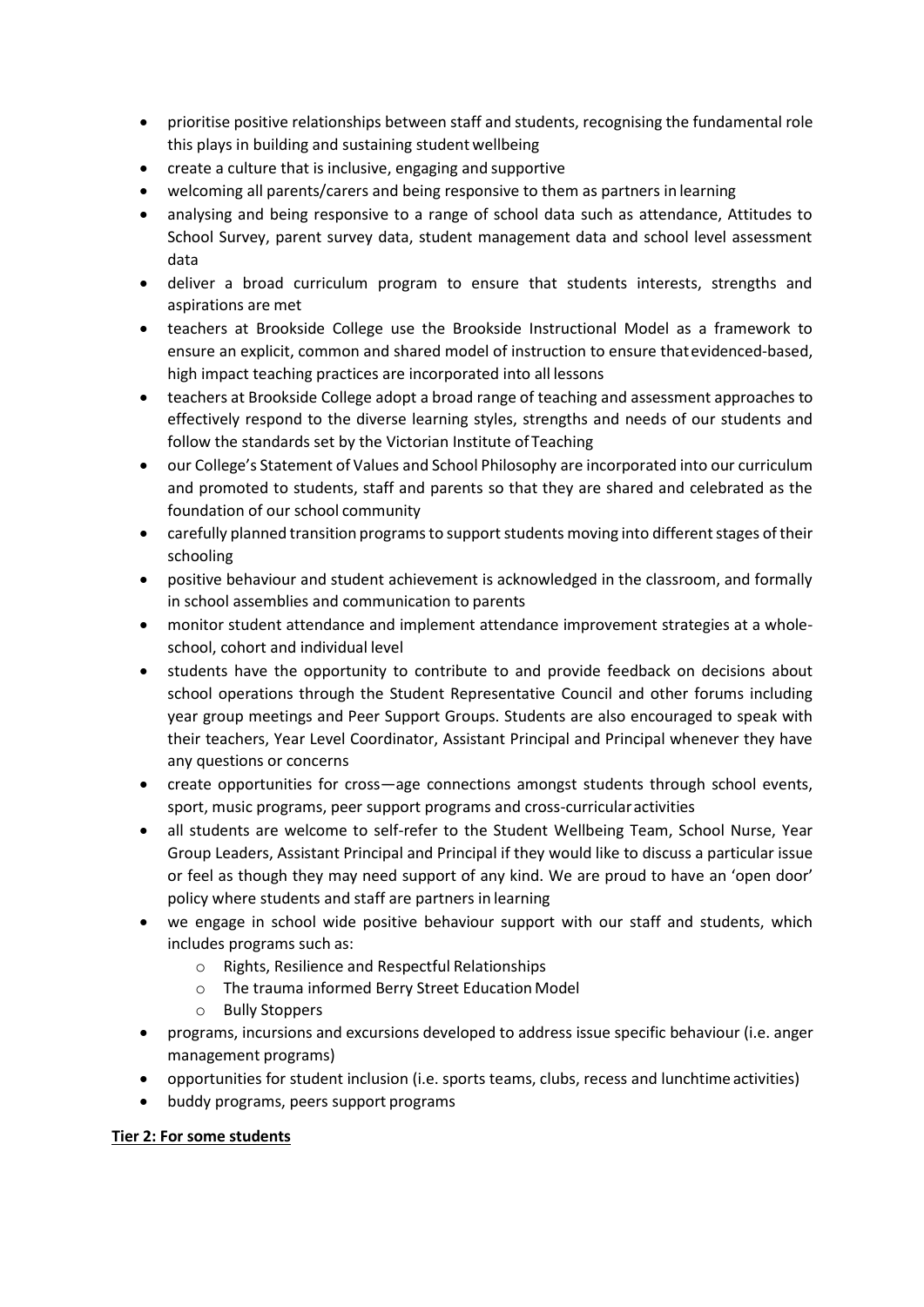Brookside College implements a range of strategies that support and promote the engagement and wellbeing of identified groups of students. These can include:

- ensure each year group has a Year Group Leader/Coordinator responsible for their year, who monitor the health and wellbeing of students in their year, and act as a point of contact for students who may need additional support
- connect all Koorie students with a Koorie Engagement SupportOfficer
- ensure all students in Out of Home Care are appointed a Learning Mentor, have anIndividual Learning Plan and are referred to Student Support Services for an Educational Needs Assessment
- ensure wellbeing and health staff undertake health promotion and social skills development in response to needs identified by student wellbeing data, classroom teachers or other school staff each year
- ensure staff apply a trauma-informed approach to working with students who have experienced trauma

# **Tier 3: For the few students**

Brookside College implements a range of strategies that support and promote individual engagement and wellbeing. These can include:

- building constructive relationships with students at risk or students who are vulnerable due to complex individual circumstances
- meeting with student and their parent/carer to talk about how best to help the student engage with school
- developing an Individual Learning Plan and/or a Behaviour Support Plan
- considering if any environmental changes need to be made, for example changing the classroom set up
- referring the student to:
	- o school-based wellbeing supports
	- o Student Support Services
	- o Appropriate external supports such as council based youth and family services, other allied health professionals, headspace, child and adolescent mental health services or ChildFirst
	- o Re-engagement programs such as Navigator

Where necessary the school will support the student's family to engage by:

- being responsive and sensitive to changes in the student's circumstances and health and wellbeing
- collaborating, where appropriate and with the support of the student and their family, with any external allied health professionals, services or agencies that are supporting the student
- monitoring individual student attendance and developing an Attendance Improvement Plans in collaboration with the student and their family
- running regular Student Support Group meetings for all students:
	- o with a disability
	- o in Out of Home Care
	- $\circ$  and with other complex needs that require ongoing support and monitoring.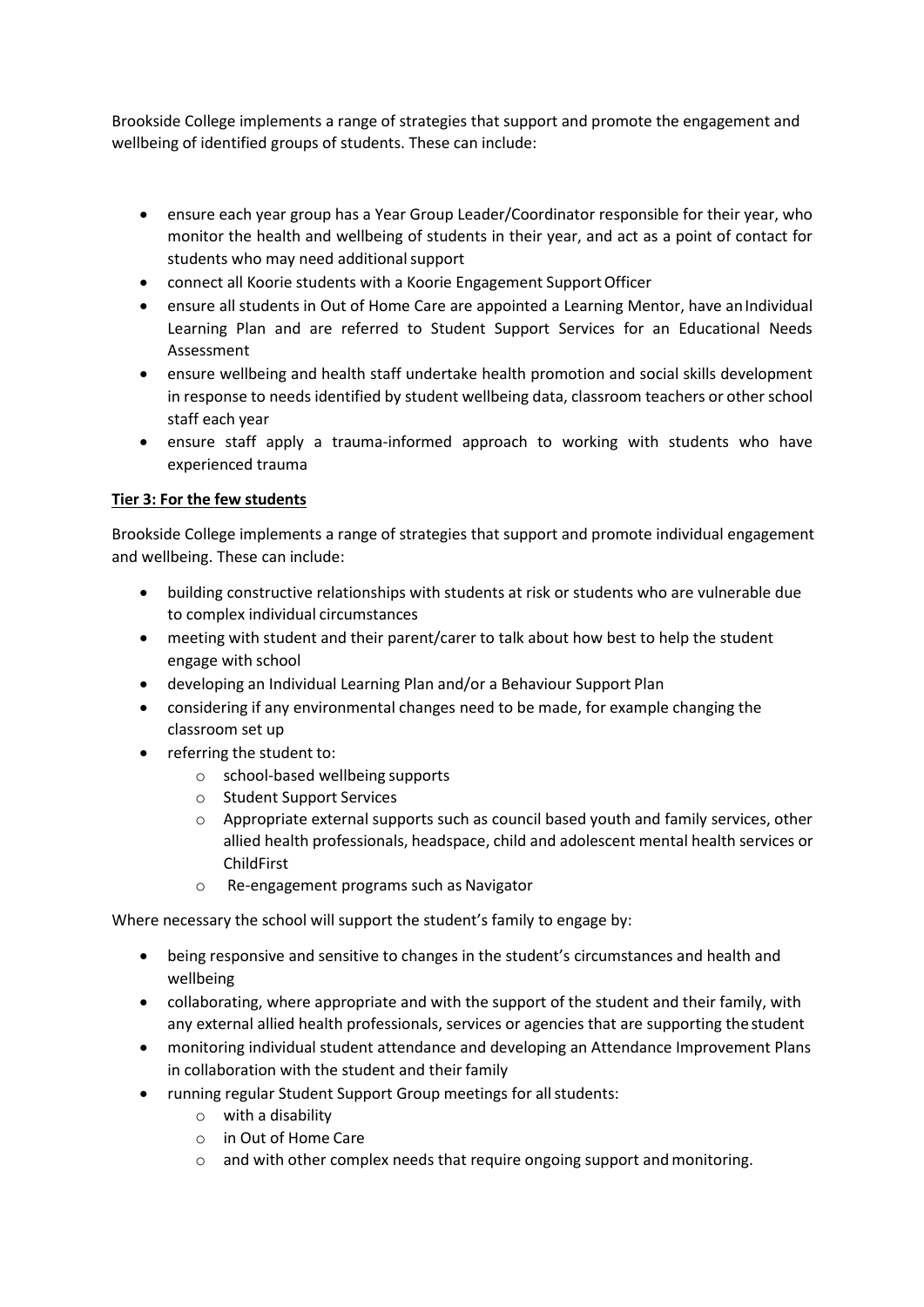4. Identifying students in need ofsupport

Brookside College is committed to providing the necessary support to ensure our students are supported cognitively, emotionally, socially and physically. The Student Wellbeing Team plays a significant role in developing and implementing strategies that identify students in need of support and enhance student wellbeing. Brookside College utilises the following information and tools to identify students in need of extra emotional, social, physical or educational support:

- personal, health and learning information gathered upon enrolment and while the student is enrolled
- attendance records
- academic performance
- observations by school staff such as changes in engagement, behaviour, self-care, social connectedness and motivation
- attendance, detention and suspension data
- engagement with families
- self-referrals or referrals from peers
- family referrals
- contact with external agencies
- 5. Student rights and responsibilities

All members of our school community have a right to experience a safe and supportive school environment. We expect that all students, staff, parents and carers treat each other with respectand dignity. Our school's Statement of Values highlights the rights and responsibilities of members of our community.

Students have the right to:

- be safe and respect the safety of others
- to be included
- to be empowered through their learning
- to value and demonstrate fairness

Students have the responsibility to:

- appreciate the strengths, talents and passions of themselves and others
- lead by example
- respect individual differences
- be present, centred and grounded

Students who may have a complaint or concern about something that has happened at school are encouraged to speak to their parents or carers and approach a trusted teacher or a member of the school leadership team.

6. Student behavioural expectations

Behavioural expectations of students, staff and families are grounded in our school's Statement of Values. Student bullying behaviour will be responded to consistently with Brookside College's Bullying policy.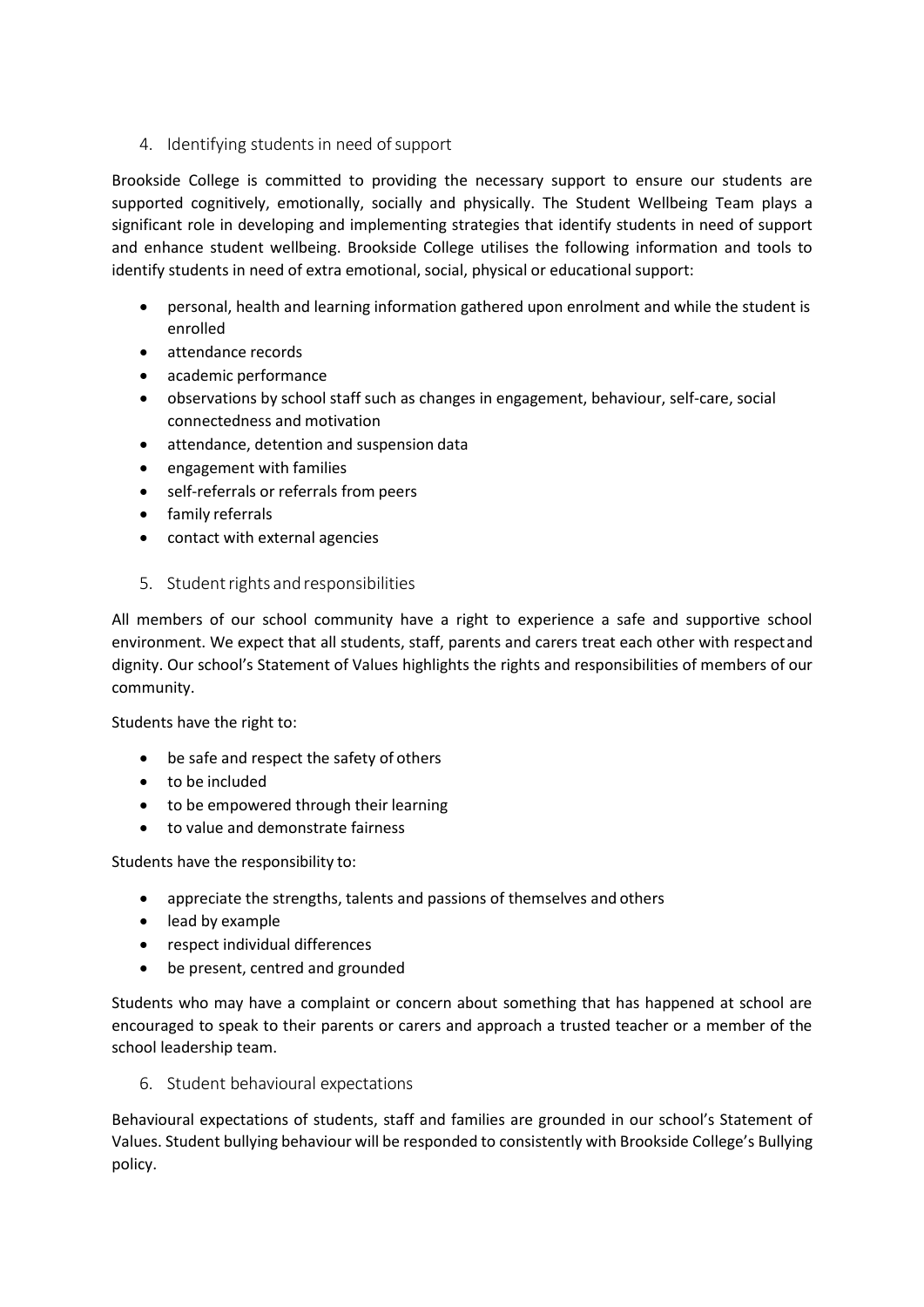When a student acts in breach of the behaviour standards of our school community, Brookside College will institute a staged response, consistent with the Department's Student Engagement and Inclusion Guidelines. Where appropriate, parents will be informed about the inappropriate behaviour and the action taken by teachers and other school staff.

A range of consequences, including sanctions, may be used as part of a staged response to inappropriate behaviour in combination with other engagement and support strategies to ensure that factors that may have contributed to the student's behaviour are identified and addressed. At Brookside College consequences are applied fairly and consistently. Students are always provided with an opportunity to be heard.

*Consequences that may be applied include:*

- *warning a student that their behaviour isinappropriate*
- *teacher controlled consequences such as moving a student in a classroom or other reasonable and proportionate responses tomisbehaviour*
- *withdrawal of privileges*
- *referral to the Year Level Coordinator*
- *restorative practices*
- *detentions*
- *behaviour reviews*
- *suspension*
- *expulsion*

Suspension and expulsion are measures of last resort and may only be used in particular situations consistent with Department policy, available at[:](http://www.education.vic.gov.au/school/principals/spag/participation/pages/engagement.aspx)

<http://www.education.vic.gov.au/school/principals/spag/participation/pages/engagement.aspx>

Corporal punishment is prohibited at Brookside College and will not be used in any circumstance.

7. Engaging withfamilies

Brookside College values the input of parents and carers, and we strive to support families to engage in their child's learning and build their capacity as active learners. We aim to be partners in learning with parents and carers in our school community.

We work hard to create successful partnerships with parents and carers by:

- ensuring that all parents have access to our school policies and procedures, available on our school website
- maintaining an open, respectful line of communication between parents and staff
- providing parent volunteer opportunities so that families can contribute to school activities
- involving families with homework and other curriculum-related activities
- involving families in school decision making
- coordinating resources and services from the community for families
- including families in Student Support Groups, and developing individual plans forstudents.
- 8. Evaluation